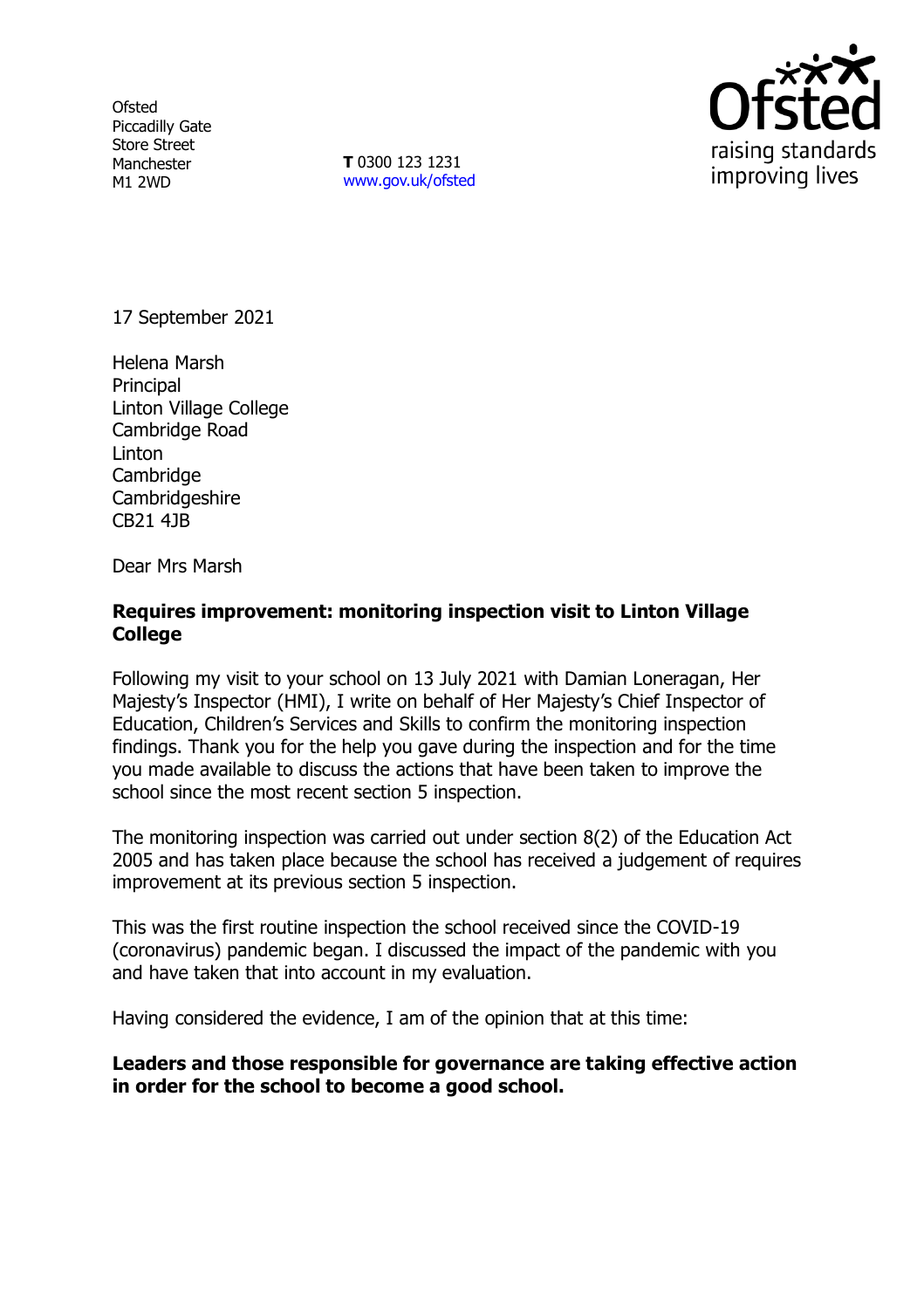

The school should take further action to ensure that leaders:

- embed the new curriculum plans and recent improvements to special educational needs and/or disabilities (SEND) practice to provide a consistently strong quality of education for all pupils across all year groups
- strengthen communication with parents so that they fully understand leaders' plans for improving the school.

### **Context**

Linton Village College joined a new multi-academy trust, Anglian Learning, on 1 April 2020. Two new assistant principals, a new director of inclusion and three new subject leaders were appointed in September 2020. A new chair of the local governing body and a new chair of the standards committee were appointed in January 2021.

The disbanding of the Chilford Hundred Education Trust, and the college's teaching school, CASSA (the Cambridge & Suffolk Schools Alliance) and associated initiatives have enabled the college's senior leadership team to focus on school operations and improvements.

#### **Main findings**

The impact of leaders and managers at all levels continues to improve. They are realistic about what still needs to be done. There is a determined approach to building sustainable foundations for the longer term.

Middle leaders are increasingly effective and feel that they have made 'huge strides forward'. They are well supported by senior leaders. Leaders have thought carefully about the important knowledge that pupils should learn in each of the subject areas and the order in which to teach it. Pupils told us they understood the new knowledge taught in lessons. Pupils could articulate what they were learning and why. They used subject vocabulary well in English and religious studies to explain key concepts. Although improvement is evident, the planned curriculum is not yet delivered consistently across all subject areas.

Provision for pupils with SEND has improved. The special educational needs coordinator provides useful information for teachers, which they include in their planning. The use of learning support assistants to support pupils with SEND is now more effective and consistent. While the communication with parents of pupils with SEND is improving, there is still more work to do. Many strategies are new and have not yet had time to embed.

We spoke with pupils, in all year groups, during the inspection. Almost all told us that they feel safe in the school. Pupils said that bullying was rare and that if it did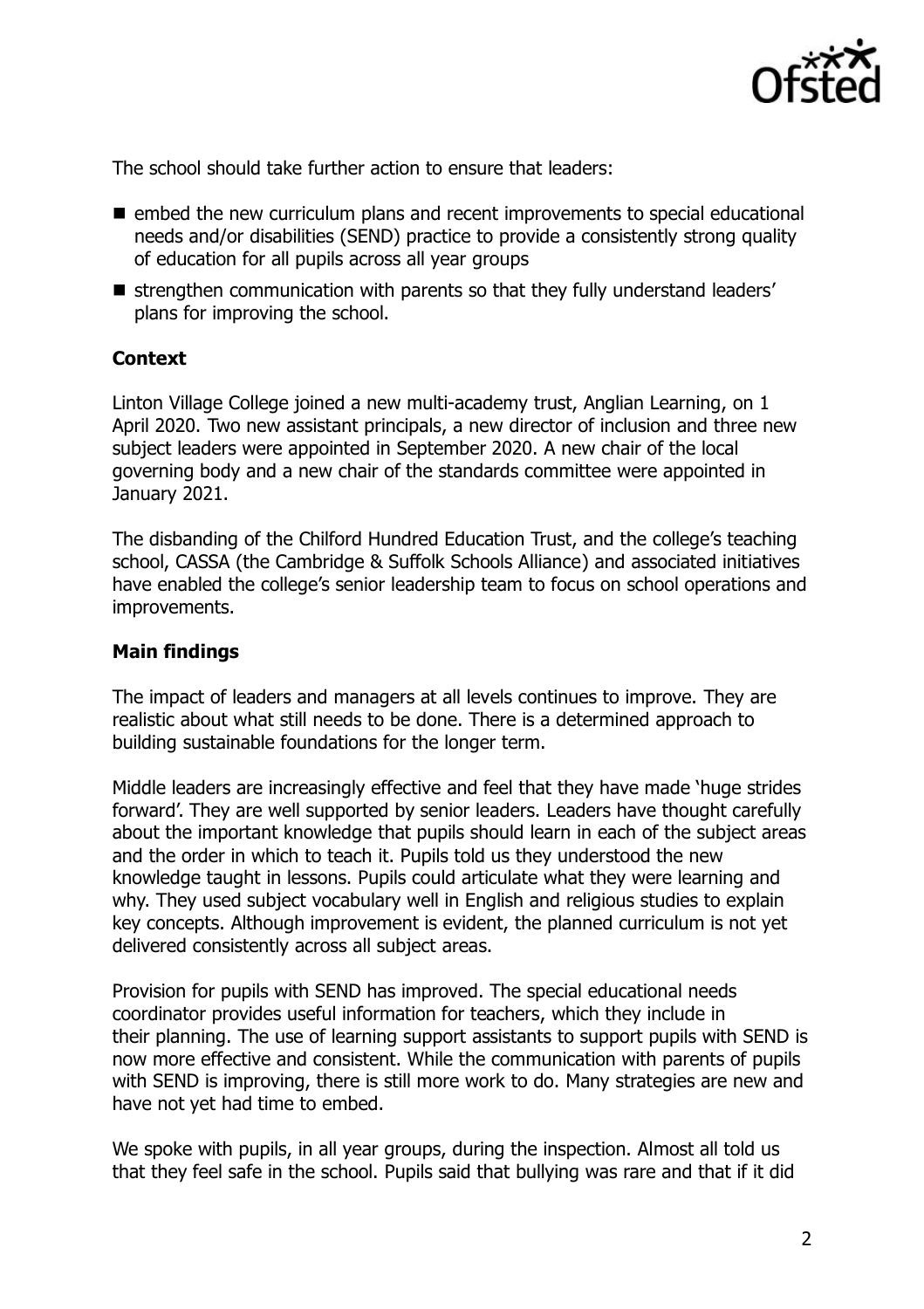

happen, they would trust staff to sort out their issues. One pupil's view, that the school 'is really inclusive and welcoming,' was representative of others.

School leaders have recently reviewed the school's behaviour policy and have taken action to increase the consistency with which staff respond to poor behaviour. Pupils say some low-level disruption of lessons remains, but its occurrence is reducing. On the day of the inspection, pupils conducted themselves well in lessons and around the school site.

Leaders have raised the profile of the importance of personal, social and health education (PSHE). Staff are trained well to teach the subject. Pupils say PSHE has helped them understand about relationships, British values and how they can promote their mental and physical well-being. Pupils have access to counselling and other external support agencies. Leaders have consulted with parents about the relationships, sex and health education curriculum and have taken into consideration their feedback.

Pupils learn about their rights and responsibilities in society. They talk about how, in their school, they accept everyone for who they are. Pupils are taught that sexual violence and sexual harassment are not acceptable. They told us they would share any concerns they have with an adult in the school.

Leaders use the safeguarding guidance appropriately. Staff are vigilant at spotting and identifying issues of concern. When concerns are reported to adults, they are recorded suitably. The system for staff to report concerns is thorough. Records are detailed. Leaders review how well they are safeguarding pupils and involve the right statutory agencies at the right time. They have recently reviewed their processes to ensure that they also involve families, where appropriate, at the earliest opportunity.

Governors are determined to provide pupils with the best quality education and care. They know the school well and focus on those areas that need to improve. Governors are now providing more rigorous and searching challenge on the impact of school leaders' decisions.

Staff are proud to work at the school. They speak positively about the training that they receive from leaders. Most say leaders are considerate of their well-being. They say leaders do help when staff workload is high but do not always consider 'pinch points' in workload. While a number of parents are supportive, leaders have not yet gained the full support of parents in what they are trying to achieve. Some parents do not always understand leaders' intentions. Some parents feel that communication regarding school improvement could be better.

# **Additional support**

The trust's support and challenge have been central in helping senior leaders to focus on school improvement. The school has built partnerships with other